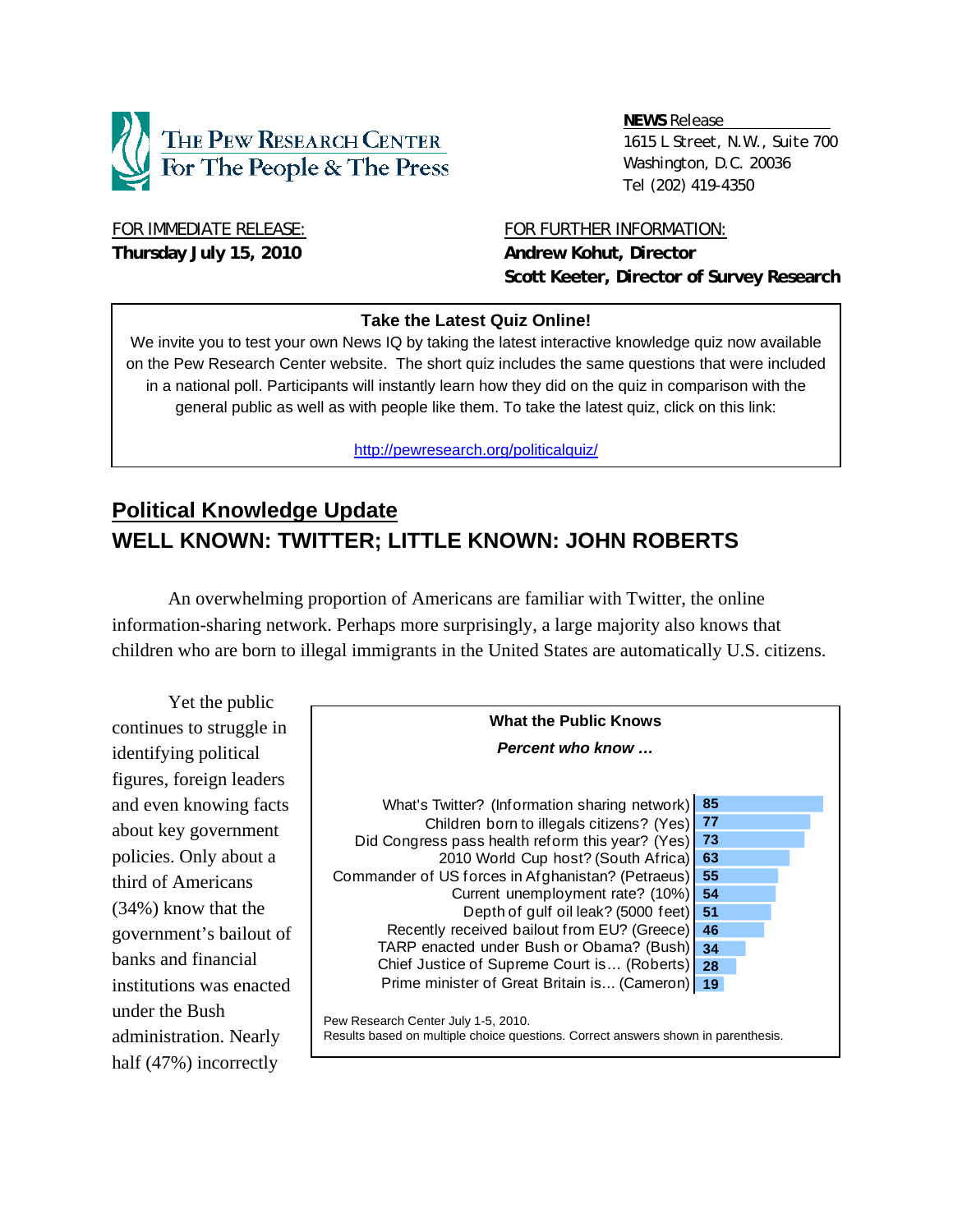say that the Troubled Asset Relief Program – widely known as TARP – was signed into law by President Obama.

 Even fewer (28%) are able to identify John Roberts as chief justice of the U.S. Supreme Court. And just 19% know that David Cameron is the new prime minister of Great Britain.

 The Pew Research Center's latest News IQ Quiz, conducted July 1-5 among 1,007 adults reached on cell phones and landlines, finds that both young people and older people have a basic awareness of Twitter: 85% know that it is an online information-sharing service. And while young people fare particularly poorly on political knowledge, people younger than 30 are as likely as older Americans to know the host country of this year's World Cup and that children born to illegal immigrants in the United States are automatically citizens.

The survey included 11 multiple choice questions about people, events and issues in the news. Respondents answered an average of 5.8 questions correctly.

 A large majority of Americans (73%) know that Congress did pass a major health care reform bill this year. Though health care dominated the public's news interest most weeks during the lengthy debate over the legislation, 14% say Congress did not pass health care legislation this year and 13% do not know.

 Pew Research Center News Interest Index surveys found few people were following the World Cup very closely; however, 63% know that the soccer tournament was held in South Africa. A majority (55%) also is able to identify Gen. David Petraeus as the top military commander of U.S. forces in Afghanistan. In August 2007, fewer (39%) knew that Petraeus then led U.S. forces in Iraq.

 The public's awareness of the current unemployment rate has changed little over the past year. In the new survey, 54% say the rate is about 10%; about a quarter of Americans (26%) estimate the rate higher (at 15% or 20%) while just 3% say it is lower (at 5%). Since early May, the public has closely tracked news about the oil leak in the Gulf of Mexico. About half (51%) know that the damaged well is about 5,000 feet underwater.

 Almost half (46%) correctly choose Greece when asked which European country recently received a major bailout from the European Union. Small percentages (13%) choose an incorrect option, and 41% say they do not know.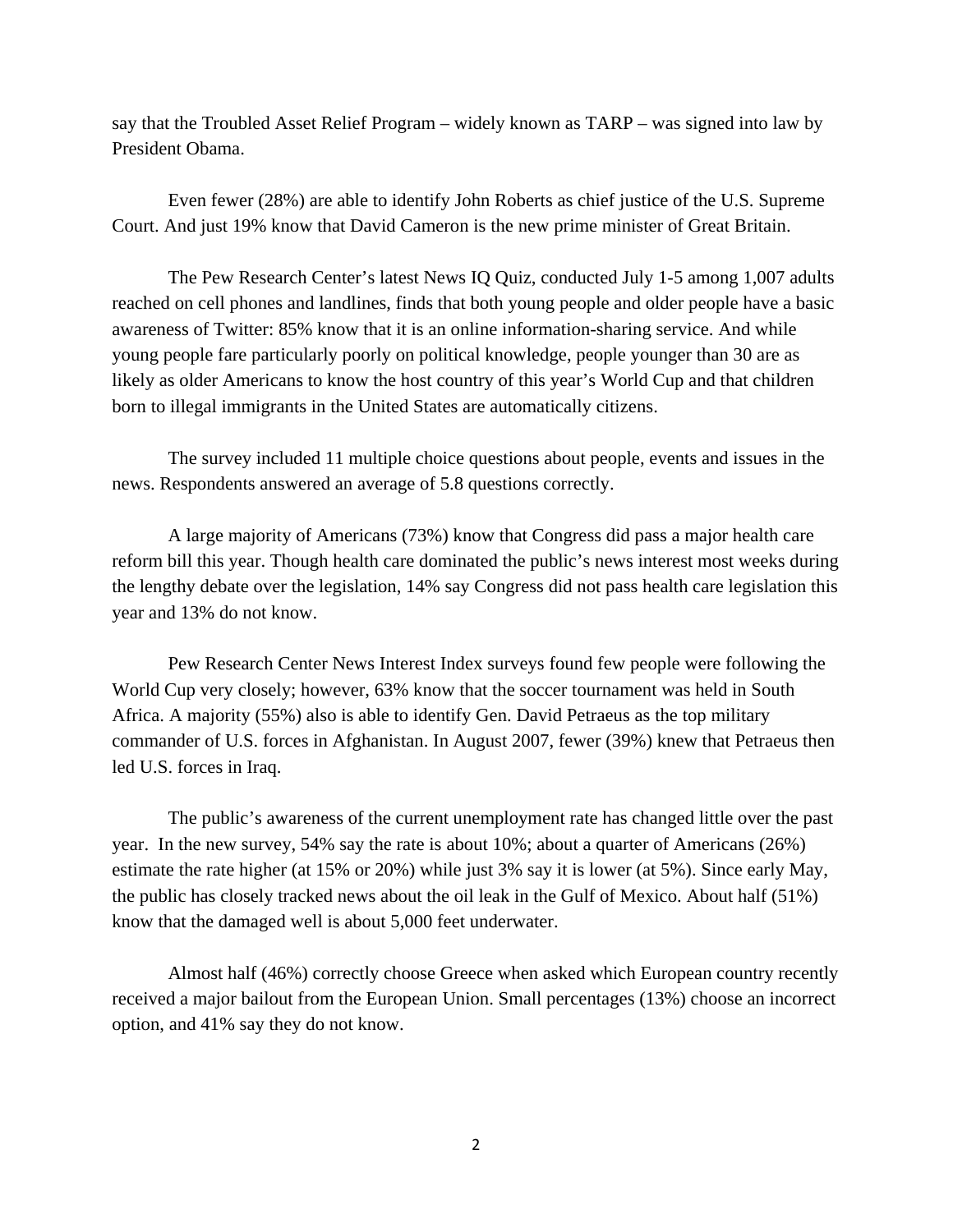# **Most Know Petraeus's New Post**

A majority of the public (55%) knows that Gen. David Petraeus is the current U.S.

military commander in Afghanistan. The general has been a prominent figure in the news recently since President Obama nominated him to replace Gen. Stanley McChrystal, who resigned because of controversial comments he and aides made in a magazine article. Still, a total of 46% either do not know (35%) the top U.S. commander in Afghanistan or answered incorrectly (11%).

 Petraeus was less well-known in August 2007 when he was the top commander of U.S. forces in Iraq. Shortly before he testified before a congressional panel about the U.S. troop surge then underway in Iraq, 39% correctly named Petraeus as the general in charge of that war

| Petraeus Better Known in His New Role                                                                                                 |                                                     |  |  |  |  |
|---------------------------------------------------------------------------------------------------------------------------------------|-----------------------------------------------------|--|--|--|--|
| U.S. Commander in Afghanistan:<br>David Petraeus (correct)<br>Stanley McChrystal<br><b>Wesley Clark</b><br>Colin Powell<br>Don't know | July<br>2010<br>℅<br>55<br>5<br>3<br>3<br>35<br>100 |  |  |  |  |
| U.S. Commander in Iraq:<br>Gen. David Petraeus (correct)<br>Gen. John Abizaid<br>Gen. Peter Pace<br>Don't know                        | Aug<br>2007<br>$\%$<br>39<br>11<br>10<br>40<br>100  |  |  |  |  |
| Pew Research Center July 1-5, 2010.<br>Figures may not add to 100% because of rounding.                                               |                                                     |  |  |  |  |

effort; 61% did not know (40%) or answered incorrectly (21%).

Majorities of Republicans (58%), Democrats (55%) and independents (53%) know that Petraeus has taken over the top post in Afghanistan. Men are more likely than women to know this (60% vs. 49%). And while older people generally do better than younger people on knowledge surveys, the difference is striking on this question: 69% of those 50 and older know the top commander in Afghanistan is Petraeus, compared with just 29% of those younger than 30.

### **Few Know Roberts is Chief Justice**

Fewer than three-in-ten (28%) correctly identified Roberts as the chief justice of the Supreme Court. More than half (53%) do not know, while small percentages choose other options: former Justice Thurgood Marshall (8%), former Justice John Paul Stevens (6%) and Sen. Majority Leader Harry Reid (4%).

 In November 1986, 43% correctly identified William Rehnquist as the chief justice, though 29% chose his predecessor, Warren Burger. Though

| Roberts Not as Well Known<br>as Rehnquist                                                                                                            |                                                                     |
|------------------------------------------------------------------------------------------------------------------------------------------------------|---------------------------------------------------------------------|
| Chief Justice of Supreme Court is<br><b>John Roberts (correct)</b><br><b>Thurgood Marshall</b><br>John Paul Stevens<br>Harry Reid<br>Don't know      | July<br>2010<br>%<br>28<br>8<br>6<br>4<br><u>53</u><br>100          |
| Chief Justice of Supreme Court is<br><b>William Rehnquist (correct)</b><br>Warren Burger<br><b>Farl Warren</b><br>William Brennan, Jr.<br>Don't know | Nov<br>1986<br>$\%$<br>43<br>29<br>$\overline{7}$<br>4<br>16<br>100 |
| Pew Research Center July 1-5, 2010.                                                                                                                  |                                                                     |

Figures may not add to 100% because of rounding.

3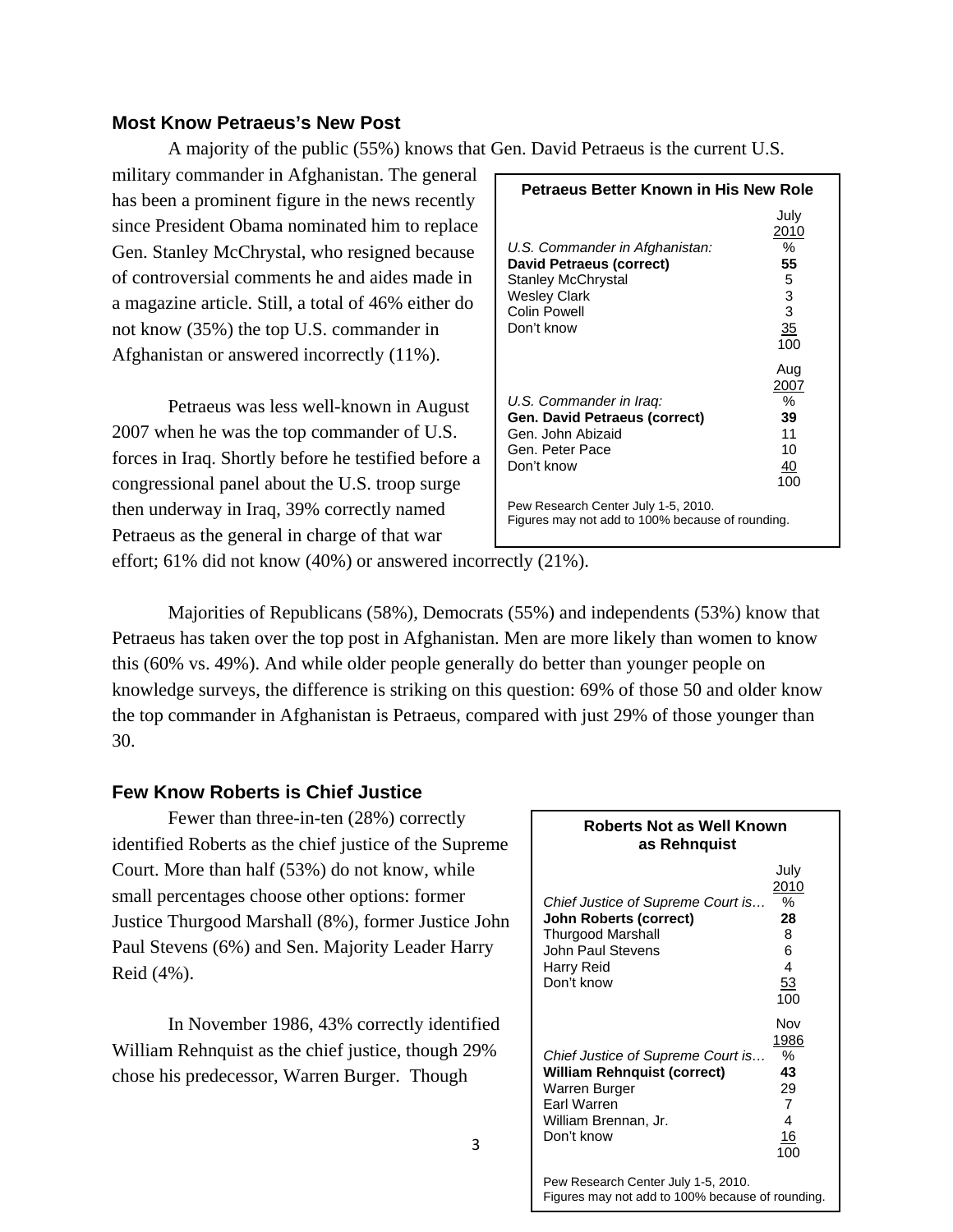Rehnquist was new to the chief justice post at that time, he had served on the court since 1972.

 Among partisans, 23% of Republicans, 27% of Democrats and 34% of independents correctly identify Roberts as the chief justice.

# **Young People Generally Less Knowledgeable**

 Young people, typically less attentive to news about domestic and international issues than older Americans, are also often less knowledgeable on these subjects. Aside from the wide age gap over knowing the U.S. commander in Afghanistan, young people also are far less likely than older Americans to know the current unemployment rate and the depth of the oil leak in the Gulf of Mexico.

Six-in-ten of those 50 and older know that the current unemployment rate is close to 10%, compared with 36% of those younger than 30. And only about a third of those under 30 (34%) know that the well leaking oil into the Gulf of Mexico is at a depth of 5,000 feet; 56% of those 50 and older know this.

| Age Differences in News IQ                        |         |                   |    |       |  |  |  |
|---------------------------------------------------|---------|-------------------|----|-------|--|--|--|
|                                                   | Old-Yng |                   |    |       |  |  |  |
|                                                   |         | $18-29$ 30-49 50+ |    | diff  |  |  |  |
|                                                   | $\%$    | $\%$              | ℅  |       |  |  |  |
| Commander of US forces in Afghanistan? (Petraeus) | 29      | 52                | 69 | +40   |  |  |  |
| Current unemployment rate? (10%)                  | 36      | 57                | 60 | $+24$ |  |  |  |
| Depth of gulf oil leak? (5000 feet)               | 34      | 53                | 56 | $+22$ |  |  |  |
|                                                   |         |                   |    |       |  |  |  |
| Recently received bailout from EU? (Greece)       | 35      | 46                | 51 | $+16$ |  |  |  |
| Chief Justice of Supreme Court is (Roberts)       | 21.     | 25                | 34 | $+13$ |  |  |  |
| Prime minister of Great Britain is (Cameron)      | 11      | 19                | 22 | $+11$ |  |  |  |
| Did Congress pass health reform this year? (Yes)  | 66      | 77                | 73 | $+7$  |  |  |  |
| TARP enacted under Bush or Obama? (Bush)          | 29      | 36                | 34 | +5    |  |  |  |
| Children born to illegals U.S. citizens? (Yes)    | 79      | 75                | 79 | 0     |  |  |  |
| 2010 World Cup host? (South Africa)               | 65      | 69                | 57 | -8    |  |  |  |
| What's Twitter? (Information sharing network)     | 95      | 91                | 76 | $-19$ |  |  |  |
| Pew Research Center July 1-5, 2010.               |         |                   |    |       |  |  |  |
|                                                   |         |                   |    |       |  |  |  |

 On several questions, however, younger people are as well or better informed than are older Americans. For example, 79% of those younger than 30 and an equal share of those 50 and older know that citizenship is automatically granted to the children of illegal immigrants born in the United States. Not surprisingly, young people are more likely to know that Twitter is an online information sharing network; 95% of those 18-29 know this, but so does a large majority of those 50 and older: 76%.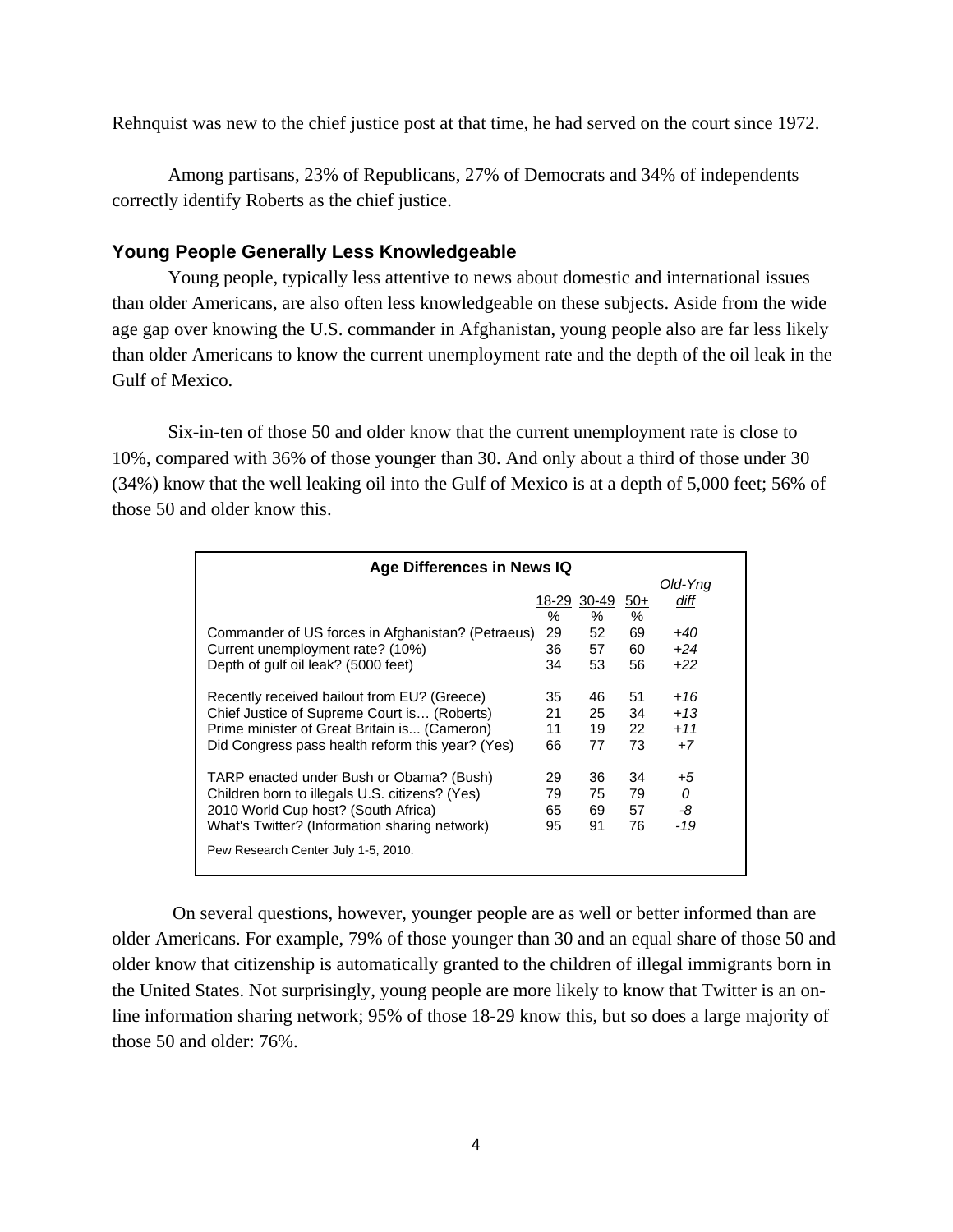Men also score better on a number of questions than women. For example, 64% of men know that the leaking oil well in the Gulf of Mexico is at about 5,000 feet underwater, compared with 38% of women. Men also are more likely to know correctly that Greece is the European nation that recently received bailout help from the European Union (55% vs. 37%).

## **Little Partisan Gap in Political Knowledge**

In previous knowledge quizzes, Republicans often were better informed than Democrats. In the current quiz, however, Democrats are at least as knowledgeable as Republicans on every question except the depth of the Gulf oil leak (53% of Republicans, 42% of Democrats).

Notably, just 36% of Republicans, 35% of independents and 34% of Democrats know that the government bailout of banks and financial institutions was signed into law by former President Bush. Democrats (46%) are just as likely as Republicans (50%) or independents (44%) to incorrectly say the legislation

| <b>Party Identification and News Awareness</b>       |      |     |     |       |  |  |  |
|------------------------------------------------------|------|-----|-----|-------|--|--|--|
|                                                      |      |     |     | R-D   |  |  |  |
|                                                      | Rep  | Dem | Ind | diff  |  |  |  |
|                                                      | $\%$ | %   | %   |       |  |  |  |
| Depth of gulf oil leak? (5000 feet)                  | 53   | 42  | 55  | $+11$ |  |  |  |
| Recently received bailout from EU? (Greece)          | 47   | 40  | 51  | $+7$  |  |  |  |
| What's Twitter? (Information sharing network)        | 86   | 82  | 88  | $+4$  |  |  |  |
| Commander of US forces in Afghanistan? (Petraeus) 58 |      | 55  | 53  | $+3$  |  |  |  |
| Current unemployment rate? (10%)                     | 53   | 51  | 57  | $+2$  |  |  |  |
| TARP enacted under Bush or Obama? (Bush)             | 36   | 34  | 35  | $+2$  |  |  |  |
| Did Congress pass health reform this year? (Yes)     | 73   | 74  | 74  | $-1$  |  |  |  |
| Children born to illegals U.S. citizens? (Yes)       | 74   | 76  | 81  | $-2$  |  |  |  |
| Chief Justice of Supreme Court is (Roberts)          | 23   | 27  | 34  | $-4$  |  |  |  |
| 2010 World Cup host? (South Africa)                  | 59   | 65  | 66  | -6    |  |  |  |
| Prime minister of Great Britain is (Cameron)         | 13   | 20  | 22  | -7    |  |  |  |
| Pew Research Center July 1-5, 2010.                  |      |     |     |       |  |  |  |
|                                                      |      |     |     |       |  |  |  |
|                                                      |      |     |     |       |  |  |  |

was enacted after Obama became president.

 There also is no difference among partisans in the percentages who correctly say that Congress passed health care reform legislation this year (73% of Republicans, 74% of Democrats and independents).

#### **The Public's Average News IQ**

The Pew Research Center News IQ Quiz summarizes public knowledge by combining answers to all 11 questions into a single scale ranging from zero (none correct) to 11 (all correct). Respondents receive one point on the scale for each correct answer. In the July News IQ Quiz, Americans answered an average of 5.8, or about half, of the questions correctly. On the extremes, just 5% of the public answered all questions correctly, while the same percentage answered one or none of them right.

As with past knowledge tests, the scores of various demographic groups vary widely and familiar patterns emerge. Men did better than women on many of the questions; men on average answered 6.4 questions correctly, compared with 5.2 correct answers for women.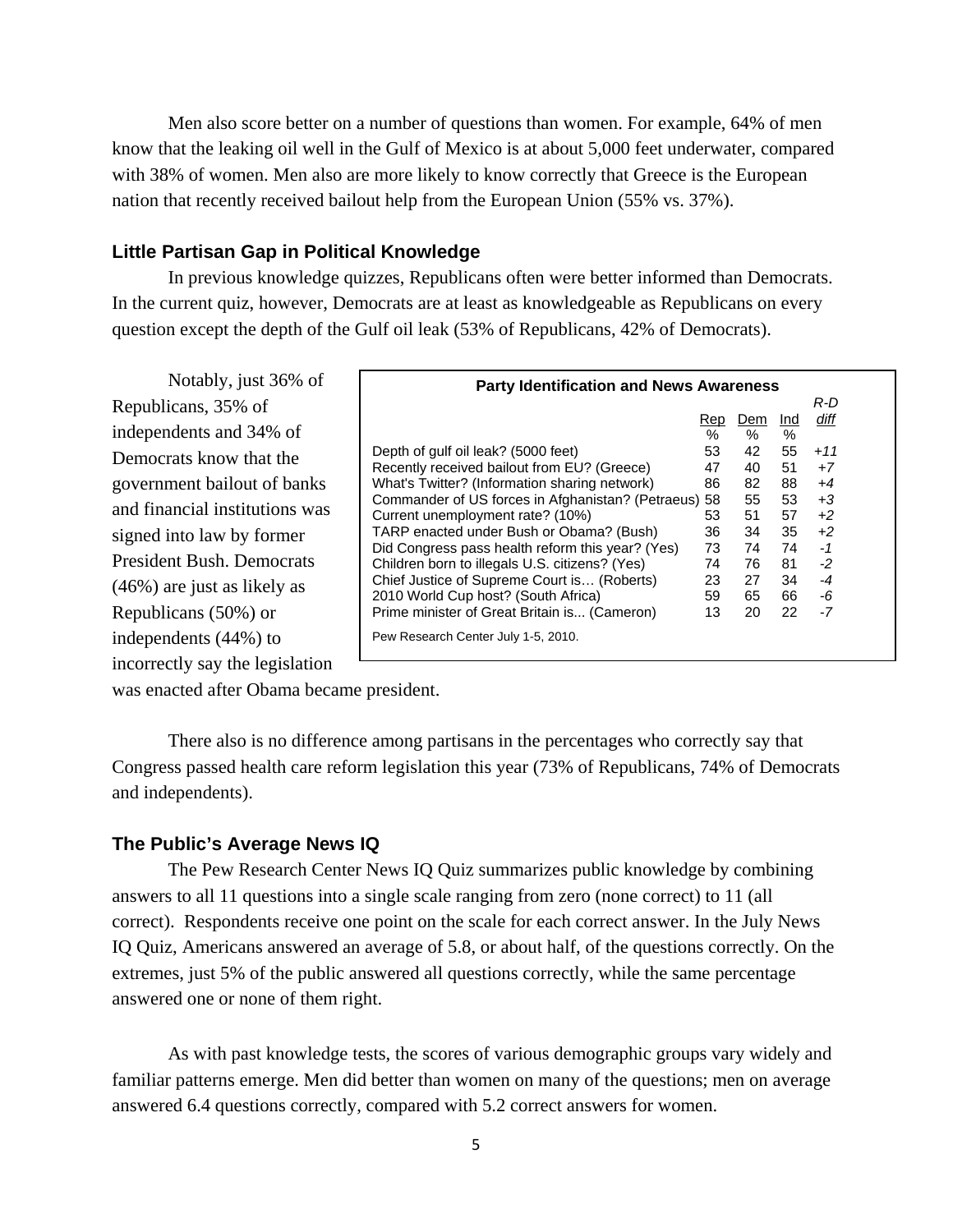College graduates outperformed those with no college experience on nearly every question in the survey. Those with college degrees answered an average of 7.5 questions correctly, while those with a high school degree or less education averaged 4.5 correct answers out of 11.

Older Americans did better than young people on the quiz. Respondents 50 and older answered, on average, 6.1 questions correctly, while those under the age of 30 averaged 5.0 correct answers. Those between 30 and 49 answered 6.0 questions correctly on average.

Republicans and Democrats both answered an average of 5.7 questions correctly, while independents answered 6.2 items correctly on average.

# **How the Public Scored on the Pew News IQ Quiz**

| Total                                                                                                                                                                                              | Average #<br>correct<br>out of 11<br>questions<br>5.8 |
|----------------------------------------------------------------------------------------------------------------------------------------------------------------------------------------------------|-------------------------------------------------------|
| Men                                                                                                                                                                                                | 6.4                                                   |
| Women                                                                                                                                                                                              | 5.2                                                   |
| College grad                                                                                                                                                                                       | 7.5                                                   |
| Some college                                                                                                                                                                                       | 6.2                                                   |
| High school or less                                                                                                                                                                                | 4.5                                                   |
| 18-29                                                                                                                                                                                              | 5.0                                                   |
| 30-49                                                                                                                                                                                              | 6.0                                                   |
| $50+$                                                                                                                                                                                              | 6.1                                                   |
| Family income<br>Less than \$30,000<br>\$30,000 to \$74,999<br>\$75,000 or more                                                                                                                    | 4.6<br>6.0<br>7.2                                     |
| Republican                                                                                                                                                                                         | 5.7                                                   |
| Democrat                                                                                                                                                                                           | 5.7                                                   |
| Independent                                                                                                                                                                                        | 6.2                                                   |
| Correctly answered<br>at least*<br>2 questions<br>4 questions<br>6 questions<br>8 questions<br>10 questions<br>All 11 questions<br>* Out of 11 questions.<br>Pew Research Center July 1-5,<br>2010 | %<br>95<br>77<br>52<br>30<br>13<br>5                  |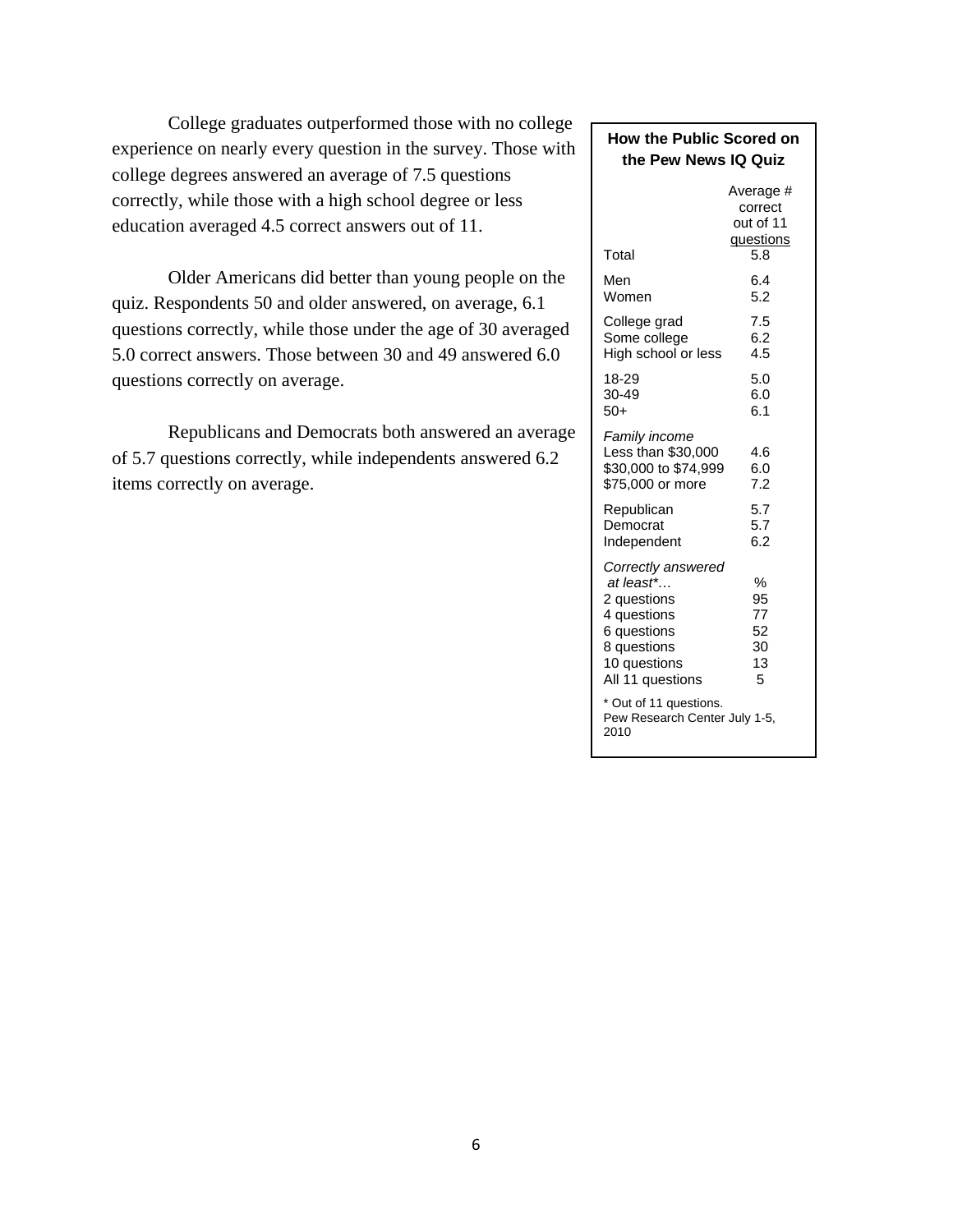#### **ABOUT THE SURVEY**

Results for this survey are based on telephone interviews conducted under the direction of Princeton Survey Research Associates International among a national sample of 1,007 adults living in the continental United States, 18 years of age or older, from July 1-5, 2010 (675 respondents were interviewed on a landline telephone, and 332 were interviewed on a cell phone, including 136 who had no landline telephone). Interviews were not conducted on Independence Day, July 4. Both the landline and cell phone samples were provided by Survey Sampling International. Interviews were conducted in English.

The combined landline and cell phone sample are weighted using an iterative technique that matches gender, age, education, race, Hispanic origin, region, and population density to parameters from the March 2009 Census Bureau's Current Population Survey. The sample is also weighted to match current patterns of telephone status, based on extrapolations from the 2009 National Health Interview Survey. The weighting procedure also accounts for the fact that respondents with both landline and cell phones have a greater probability of being included in the combined sample and adjusts for household size within the landline sample. Sampling errors and statistical tests of significance take into account the effect of weighting.

The following table shows the error attributable to sampling that would be expected at the 95% level of confidence for different groups in the survey:

| Group | Sample Size Plus or minus |
|-------|---------------------------|
|       |                           |
|       |                           |
|       |                           |
|       |                           |
|       |                           |

In addition to sampling error, one should bear in mind that question wording and practical difficulties in conducting surveys can introduce error or bias into the findings of opinion polls.

# **ABOUT THE CENTER**

 The Pew Research Center for the People & the Press is an independent opinion research group that studies attitudes toward the press, politics and public policy issues. We are sponsored by The Pew Charitable Trusts and are one of seven projects that make up the Pew Research Center, a nonpartisan "fact tank" that provides information on the issues, attitudes and trends shaping America and the world.

 The Center's purpose is to serve as a forum for ideas on the media and public policy through public opinion research. In this role it serves as an important information resource for political leaders, journalists, scholars, and public interest organizations. All of our current survey results are made available free of charge.

 All of the Center's research and reports are collaborative products based on the input and analysis of the entire Center staff consisting of:

 Andrew Kohut, Director Scott Keeter, Director of Survey Research Carroll Doherty and Michael Dimock, Associate Directors Michael Remez, Senior Writer Robert Suls, Shawn Neidorf, Leah Christian, Jocelyn Kiley and Alec Tyson, Research Associates

© Pew Research Center, <sup>2010</sup>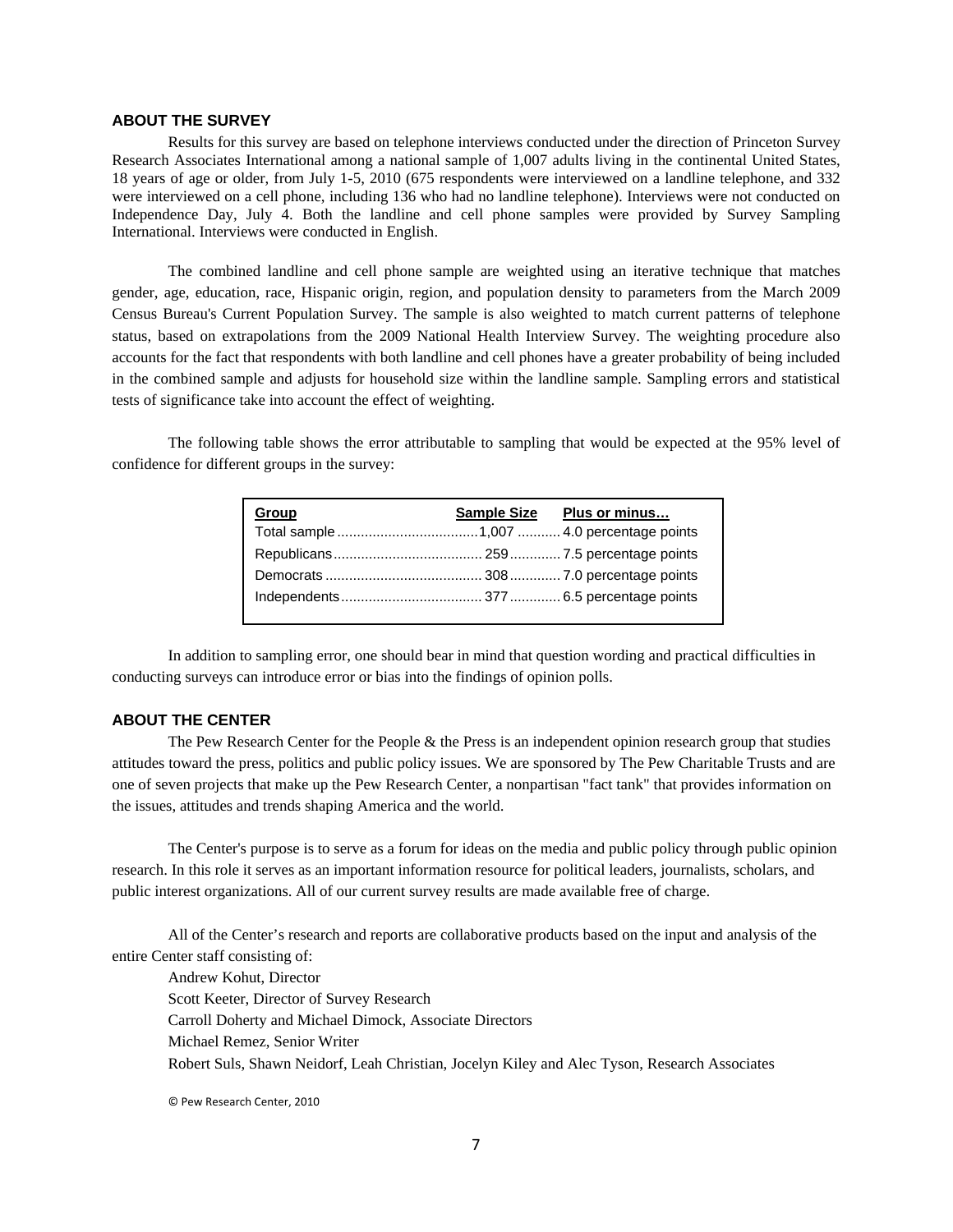## **PEW RESEARCH CENTER FOR THE PEOPLE & THE PRESS POLITICAL KNOWLEDGE UPDATE FINAL TOPLINE July 1-15, 20101 N=1007**

#### **PEW.1 and PEW.2 HELD FOR FUTURE RELEASE PEW.3 THROUGH PEW.7 PREVIOUSLY RELEASED**

**READ TO ALL:** Next I'd like to ask about some things that have been in the news. Please answer as best you can. If you don't know the answer just tell me and we'll move to the next question.

#### **RANDOMIZE PEW.8-PEW.18**

#### **ASK ALL:**

PEW.8 Do you happen to know if children born to illegal immigrants in the U.S. are automatically U.S. citizens, or are they NOT automatically U.S. citizens?

July 1-5

2010

- 77 Yes they are *(Correct)*
- 10 No they are not
- 13 Don't know/Refused **(VOL.)**

# **RANDOMIZE PEW.8-PEW.18**

**ASK ALL:** 

PEW.9 Can you tell me who the Prime Minister of Great Britain is? Is it… **[READ AND RANDOMIZE]** 

| July $1-5$     |                           | Apr $30$ -June 1 |                           |
|----------------|---------------------------|------------------|---------------------------|
| 2010           |                           | 2008             |                           |
| 19             | David Cameron (Correct)   | 28               | Gordon Brown (Correct)    |
| 2              | Angela Merkel             |                  | <b>Rupert Murdoch</b>     |
| 17             | Tony Hayward [OR]         | 4                | <b>Robert Gates</b>       |
| $\overline{4}$ | <b>Richard Branson</b>    |                  | John Howard               |
| 57             | DK/Ref (VOL. DO NOT READ) | 58               | DK/Ref (VOL. DO NOT READ) |

# **RANDOMIZE PEW.8-PEW.18**

#### **ASK ALL:**

PEW.10 Do you happen to know who is the chief justice of the U.S. Supreme Court? Is it… **[READ AND RANDOMIZE]**?

#### **TREND FOR COMPARISON**

|                |                           | <b>Hearst Corporation</b> |                      |
|----------------|---------------------------|---------------------------|----------------------|
| July $1-5$     |                           | Oct $20$ -Nov $2$         |                      |
| 2010           |                           | $1986^2$                  |                      |
| 28             | John Roberts (Correct)    | 43                        | William Rehnquist    |
| 6              | John Paul Stevens         | 29                        | Warren Burger        |
| 8              | Thurgood Marshall [OR]    |                           | Earl Warren          |
| $\overline{4}$ | Harry Reid                | 4                         | William Brennan, Jr. |
| 53             | DK/Ref (VOL. DO NOT READ) | 16                        | DK/No answer         |

<sup>1</sup> Polling was not conducted on the Independence Day holiday, July 4. 2

For October 20-November 2, 1986, the Hearst Corporation question read: "Who is the current Chief Justice of the United States: William Rehnquist, Warren Burger, Earl Warren or William Brennan, Jr.?"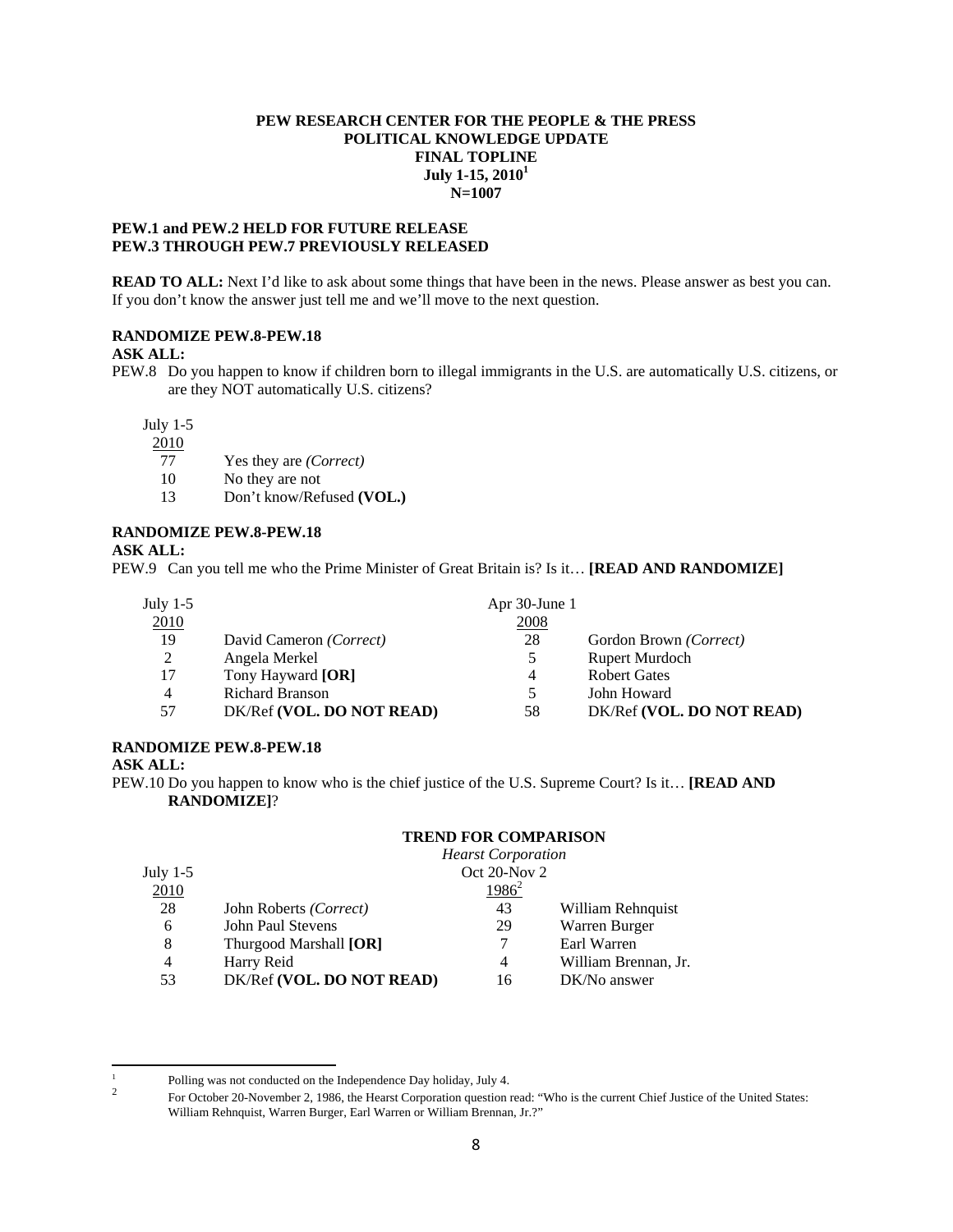#### **RANDOMIZE PEW.8-PEW.18**

#### **ASK ALL:**

PEW.11 Was the government bailout of banks and financial institutions, also known as TARP, passed and signed into law under… **[READ AND RANDOMIZE]**?

July 1-5

2010

- 34 President George W. Bush *(Correct)* **[OR]**
- 47 President Barack Obama<br>19 Don't know/Refused (VC
- 19 Don't know/Refused **(VOL. DO NOT READ)**

#### **RANDOMIZE PEW.8-PEW.18**

#### **ASK ALL:**

PEW.12 What European country recently received a major bailout from the European Union? Is it… **[READ AND RANDOMIZE]**?

#### **TREND FOR COMPARISON**

| July $1-5$ |                           | Apr 29-May 2 |                           |
|------------|---------------------------|--------------|---------------------------|
| 2010       |                           | $2010^3$     |                           |
| 46         | Greece <i>(Correct)</i>   | 49           | Greece <i>(Correct)</i>   |
| 6          | France                    |              | France                    |
|            | Germany [OR]              | 6            | Germany                   |
| 2          | Poland                    | 3            | Sweden                    |
| 41         | DK/Ref (VOL. DO NOT READ) | 35           | DK/Ref (VOL. DO NOT READ) |

#### **RANDOMIZE PEW.8-PEW.18**

#### **ASK ALL:**

PEW.13 Do you happen to know who is the current military commander of American forces in Afghanistan? Is it…**[READ AND RANDOMIZE]**

|            |                          |                     | <b>TREND FOR COMPARISON</b> |                                  |
|------------|--------------------------|---------------------|-----------------------------|----------------------------------|
| July $1-5$ |                          | Aug 24-27 Jun 22-25 |                             |                                  |
| 2010       |                          | $2007^4$            | 2007                        |                                  |
| 55         | David Petraeus (Correct) | 39                  | 30                          | General David Petraeus (Correct) |
| 3          | <b>Wesley Clark</b>      | 10                  | 13                          | <b>General Peter Pace</b>        |
| 5          | Stanley McChrystal [OR]  | 11                  | 14                          | General John Abizaid             |
| 3          | Colin Powell             |                     |                             |                                  |
| 35         | DK/Ref(VOL. DO NOT READ) | 40                  | 43                          | DK/Ref(VOL. DO NOT READ)         |
|            |                          |                     |                             |                                  |

# **RANDOMIZE PEW.8-PEW.18**

# **ASK ALL:**

PEW.14 Thinking about the major oil leak in the Gulf of Mexico. About how deep is the water where the leaking well is located? **[READ IN ORDER]**…

July 1-5

2010

2 50 feet

10 500 feet

- 51 5,000 feet *(Correct)* **[OR]**
- 13 50,000 feet

24 Don't know/Refused **(VOL. DO NOT READ)** 

<sup>3</sup> For April 29-May 2, 2010 the question asked: "Which of the following European countries is facing a financial crisis that might require a bailout from other European countries?"<br>
Fig. Appeal 22, 2007 and Integ 22, 25, 2007 the

For August 24-27, 2007 and June 22-25, 2007 the question asked: "Do you happen to know the name of the U.S. commander in Iraq? Is it…"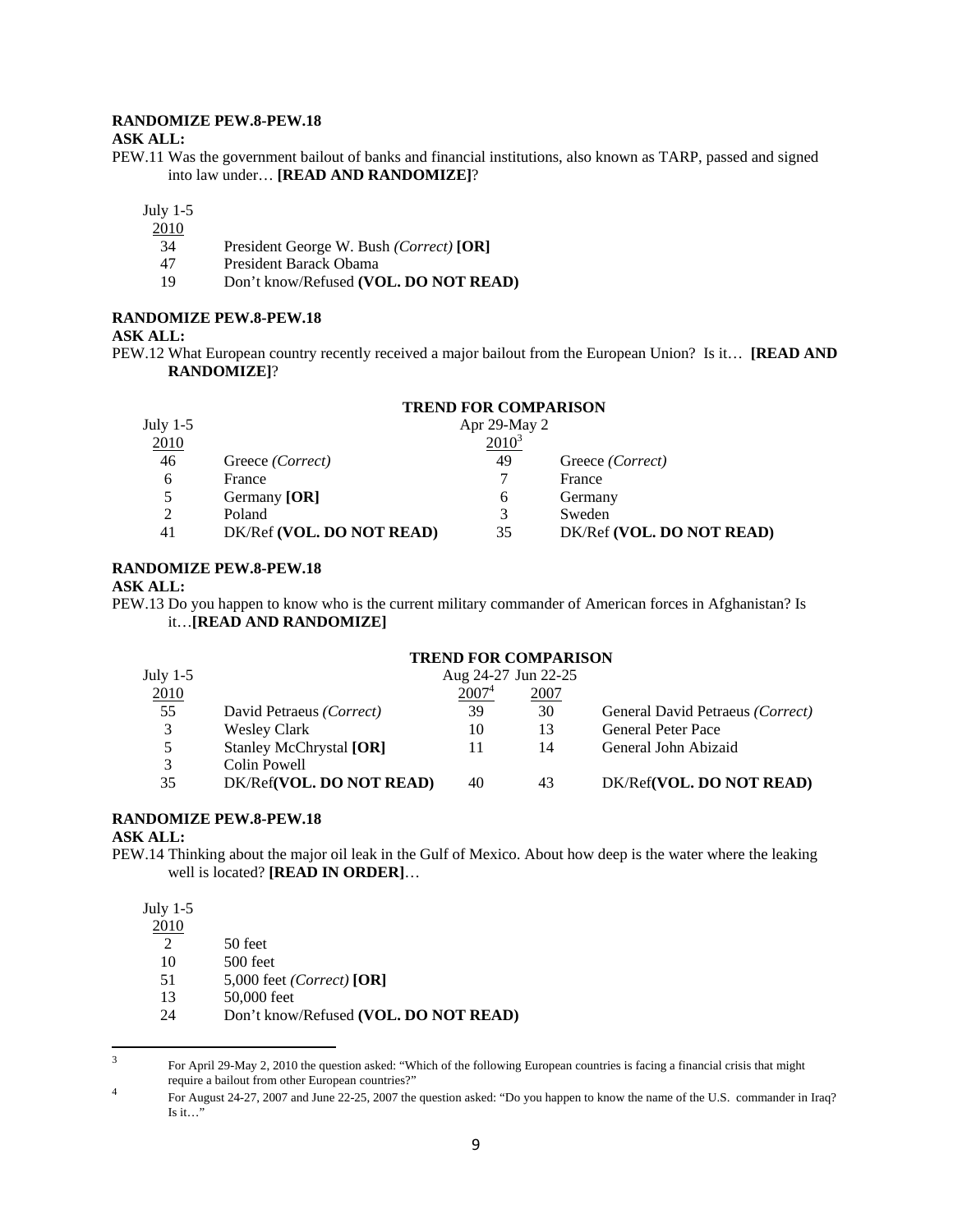#### **RANDOMIZE PEW.8-PEW.18**

#### **ASK ALL:**

PEW.15 Do you happen to know if Congress passed a health care reform bill this year, or not?

July 1-5

2010

- 73 Yes *(Correct)*
- 14 No
- 13 Don't know/Refused **(VOL. DO NOT READ)**

#### **RANDOMIZE PEW.8-PEW.18**

#### **ASK ALL:**

PEW.16 Do you happen to know if the national unemployment rate as reported by the government is currently closer to **[READ IN ORDER]**?

| July $1-5$<br>2010<br>$\overline{3}$<br>54 | 5%<br>$10\%$ (Correct)    | Jan 14-17<br>$2010^5$<br>55 | Oct 1-4<br>2009<br>$\overline{4}$<br>53 | Mar 26-29<br>2009<br>53 | 4%<br>8% (Correct)        |
|--------------------------------------------|---------------------------|-----------------------------|-----------------------------------------|-------------------------|---------------------------|
| 16                                         | 15%                       | 15                          | 15                                      | 24                      | 12%                       |
| 10                                         | 20%                       | 15                          | 18                                      | 18                      | 16%                       |
| 18                                         | Don't know/Refused (VOL.) | 12                          | 10                                      |                         | Don't know/Refused (VOL.) |

# **RANDOMIZE PEW.8-PEW.18**

#### **ASK ALL:**

PEW.17 The World Cup soccer tournament is being held in what country? **[READ AND RANDOMIZE]**

July 1-5

- 2010
- 63 South Africa *(Correct)*
- 4 Ghana
- 3 Canada **[OR]**
- 2 South Korea<br>27 Don't know
- Don't know/Refused **(VOL. DO NOT READ)**

## **RANDOMIZE PEW.8-PEW.18**

#### **ASK ALL:**

PEW.18 Do you happen to know what Twitter is? Is it… **[READ AND RANDOMIZE]**?

July 1-5

- 2010
	- 85 An information sharing network *(Correct)*
	- \* A children's cartoon character
	- \* A rock band **[OR]**
	- 4 A new cell phone
	- 10 Don't know/Refused **(VOL. DO NOT READ)**

 5

For January 14-17, 2010 and before the question did not include the phrase: "… as reported by the government…"